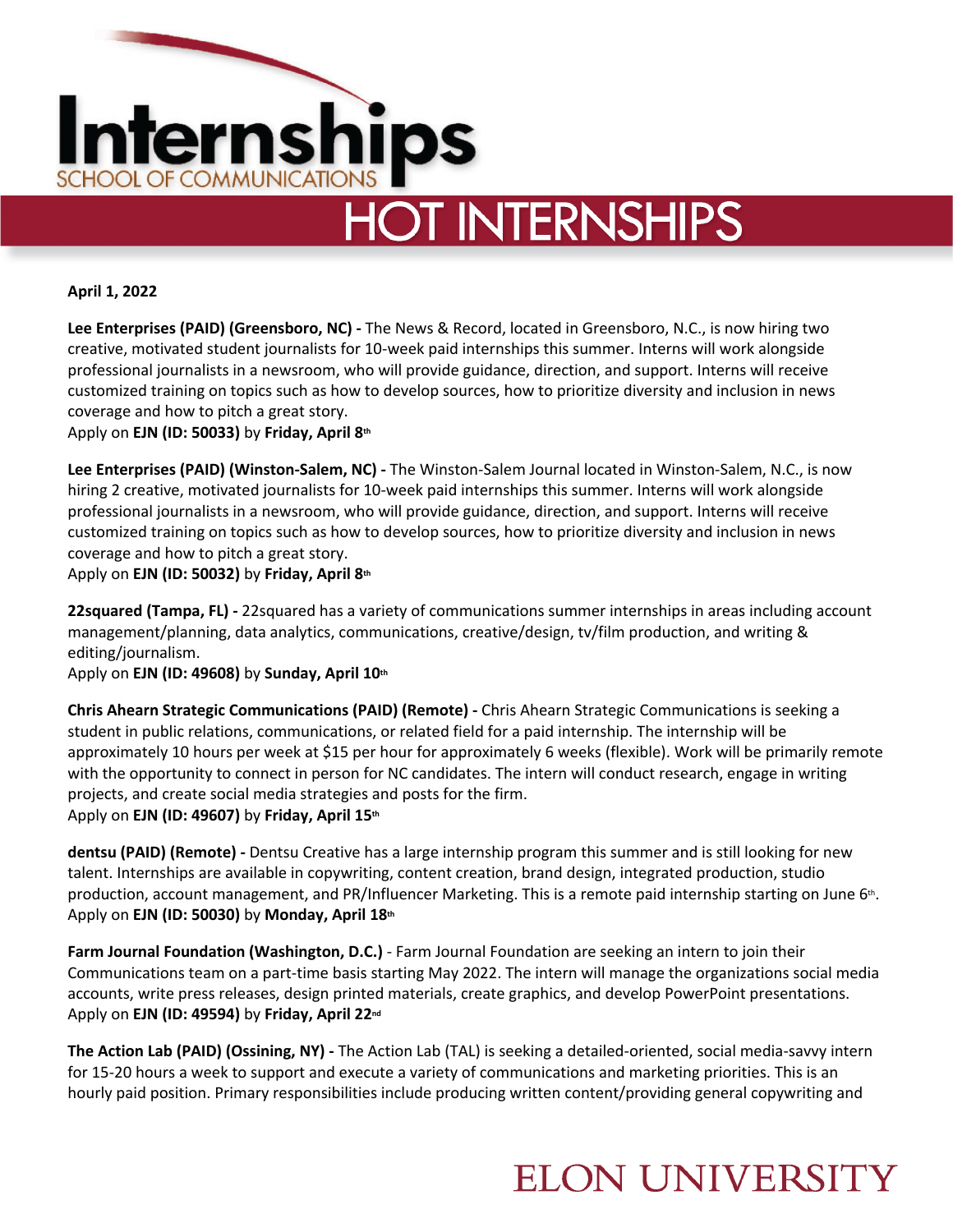

# **HOT INTERNSHIPS**

editorial support across multiple mediums (email, social, newsletters, articles), monitoring social media conversations relevant to TAL, and organizing photographs of TAL events. Apply on **EJN (ID: 49599)** by **Friday, April 22nd**

**National Park Trust (Rockville, Maryland) -** National Park Trust is looking for a self-motivated and talented Communications Intern who is creative and loves storytelling to assist with the organization's overall communications portfolio. The Communications Intern is an important member of the Communications team and is responsible for assisting with creating informative and innovative online content, implementing a robust social media strategy, and creating digital graphics. This internship is ideally based in the Washington D.C. area. A remote internship will be considered based on the applicant and experience. Apply on **EJN (ID: 49660)** by **Saturday, April 23rd**

**Resolution Project (PAID) (New York, NY) -** The Marketing & Communications Intern will support the activities of Resolution's Assistant Director of Communications to create and deliver comprehensive marketing strategies and tactics that increase Resolution's profile, engage key audiences, and attract new supporters. Key responsibilities include creating graphics/photos/short videos for social media, updating the website, copy editing, and creating a digital newsletter.

Apply on **EJN (ID: 49662)** by **Saturday, April 23rd**

**The Wilderness Society (TWS) (Washington, D.C.) -** The Advocacy Communications Team for the Wilderness Society's Wildlife Refuge program is seeking undergraduate students for a position that offers valuable hands-on work with the Wildlife Refuge campaign. The Wildlife Refuge Advocacy Communications intern will work closely with TWS' External Affairs team to conduct research, track media coverage, produce social media content, and identify opportunities to promote the value refuges play for local communities, people, and animals. Internship projects will support communications.

Apply on **EJN (ID: 49862)** by **Thursday, April 24th**

**Raise The Barr (Remote) -** Raise The Barr is seeking an intern to offer critical communication and digital media support. Internship responsibilities include writing/designing content for social media posts/email/website, planning communication campaigns for stakeholders, and tracking/analyzing social media engagement data. Apply on **EJN (ID: 49870)** by **Sunday, April 27th**

**Wee the People (New York, NY) -** Wee the People are looking for a Social Media Marketing Intern to join their team and help support their growing social media presence. Internship responsibilities include management of Instagram/Facebook pages, email marketing, customer service, copywriting, and analyzing market data/website traffic.

Apply on **EJN (ID: 49878)** by **Monday, April 28th**

**Benbassat Digital Consultants (Remote) -** Benbassat Digital Consultants publishes the magazine Burlington Latino and is looking for a summer intern. The intern will help write independent journalistic articles and NC political articles for the magazine. This internship is remote.

Apply on **EJN (ID: 49881)** by **Sunday, May 1st**

**Common Space Forum (PAID) (Remote) -** Common Space Forum (CSF) is looking for a motivated and enthusiastic intern to be a strategic part of their team and help grow their non-profit's reach across the country. Intern responsibilities include organizing marketing initiatives, creating content such as blogs/ infographics/videos, managing communications with partners/members and updating the website. This is a 6-month remote internship. Apply on **EJN (ID: 49882)** by **Sunday, May 1st**

#### **ELON UNIVERSITY**